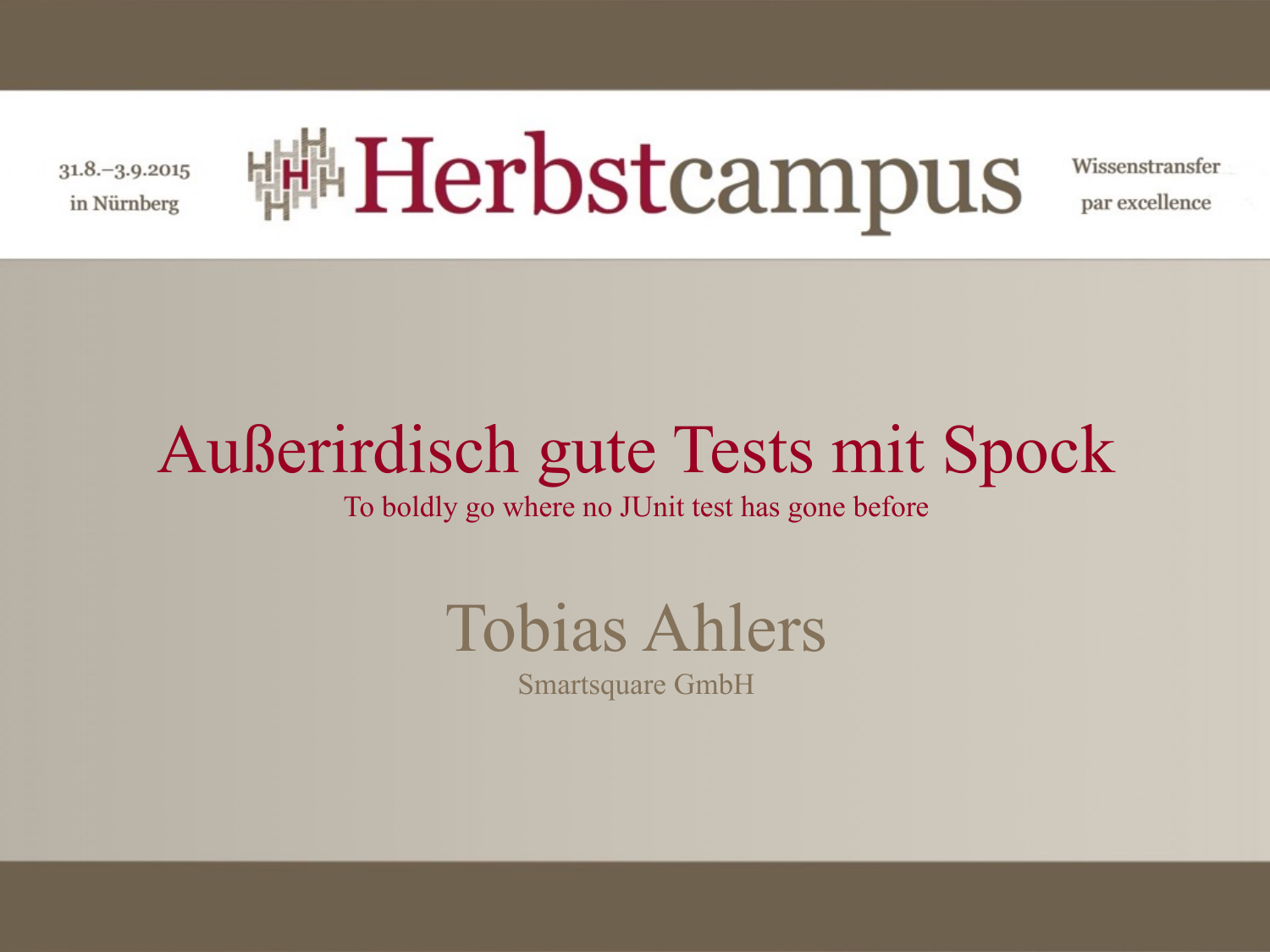Leonard Nimoy 1931 - 2015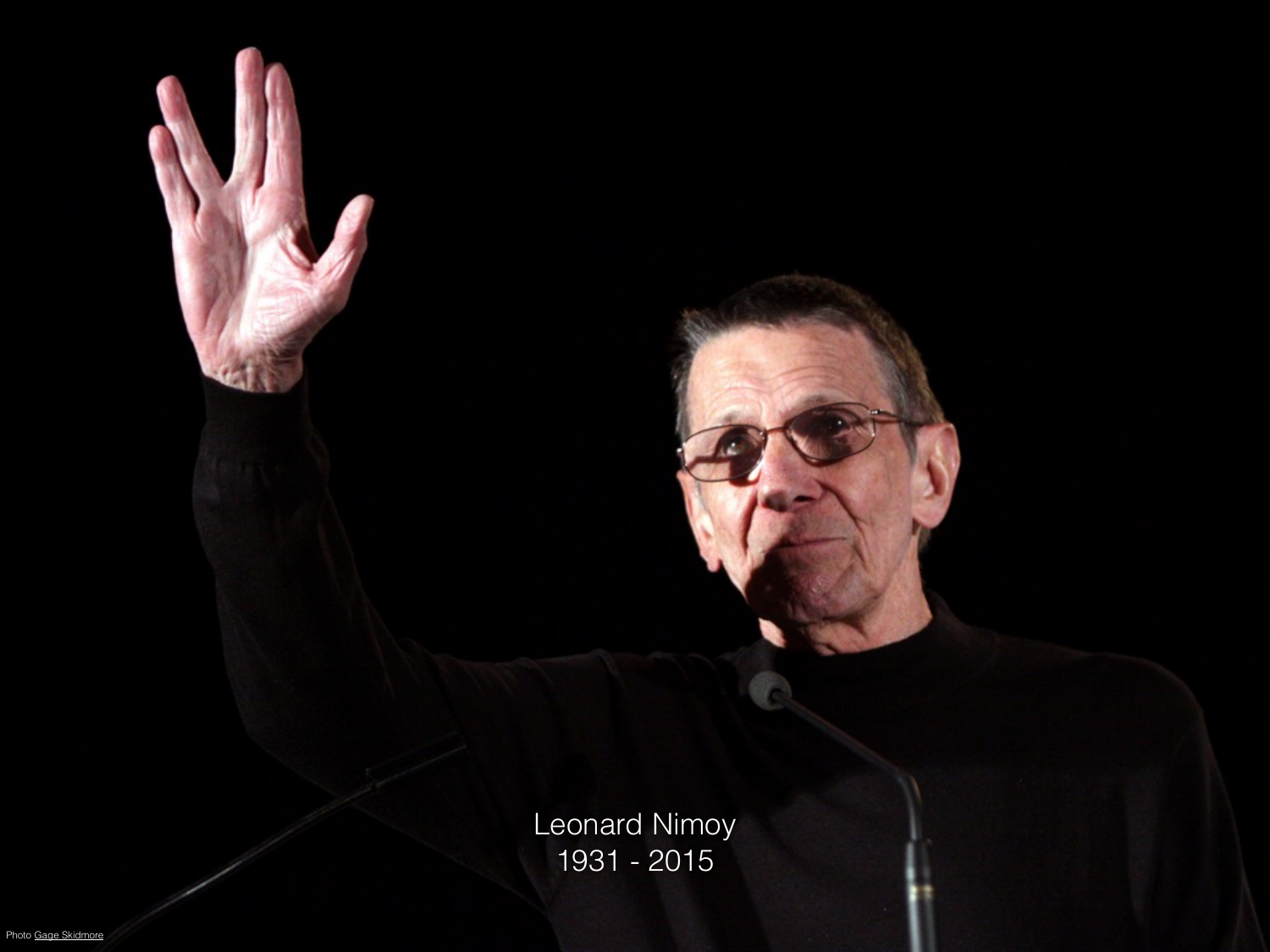

### Was ist Spock?

- "Enterprise ready specification framework"
- Test- und Spezifikationsframework für Java und Groovy
- Kompatibel mit JUnit (IDE, Buildtools, …)
- High-level (Groovy) Test DSL
- "Batteries included"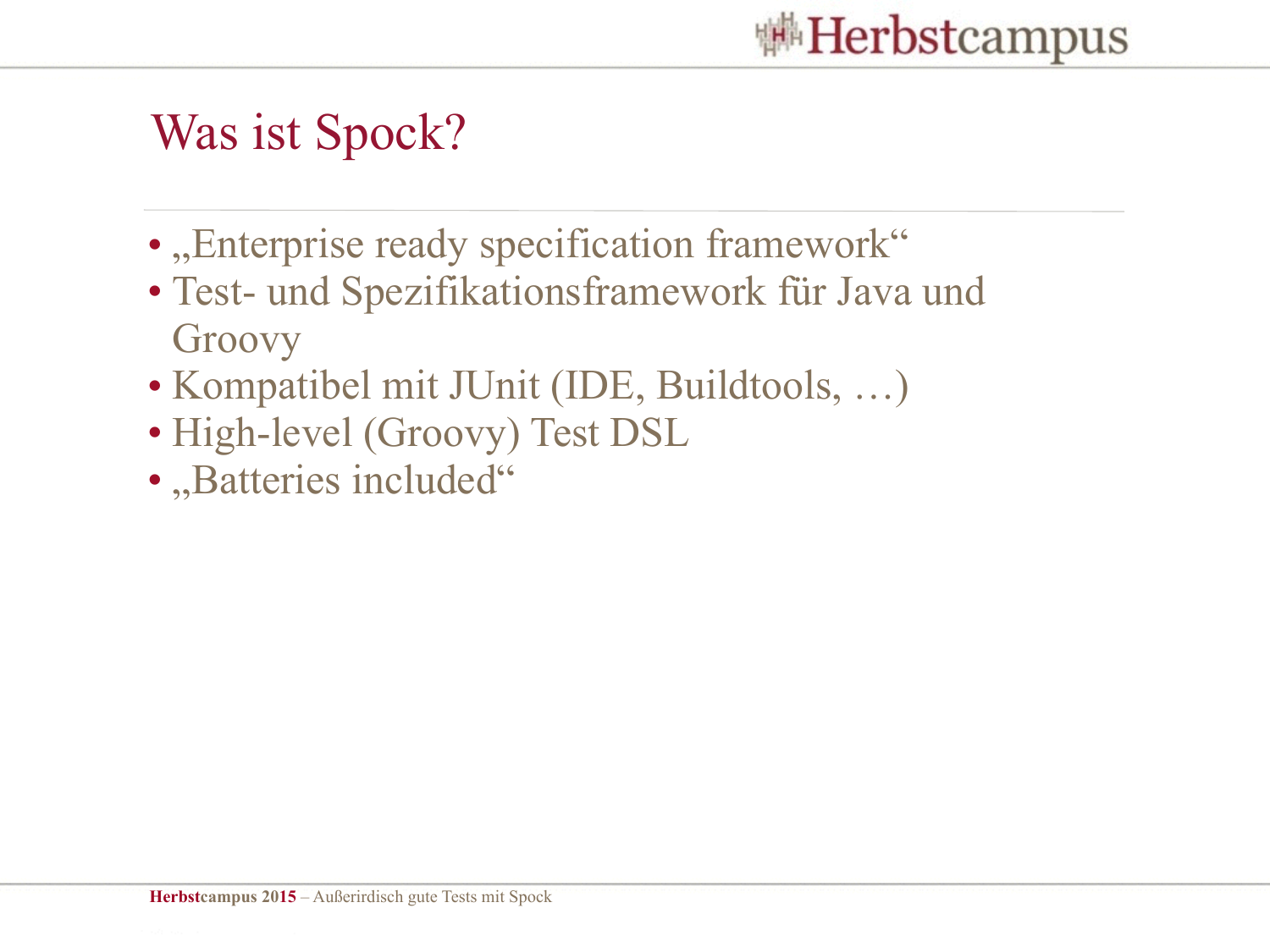

# Demo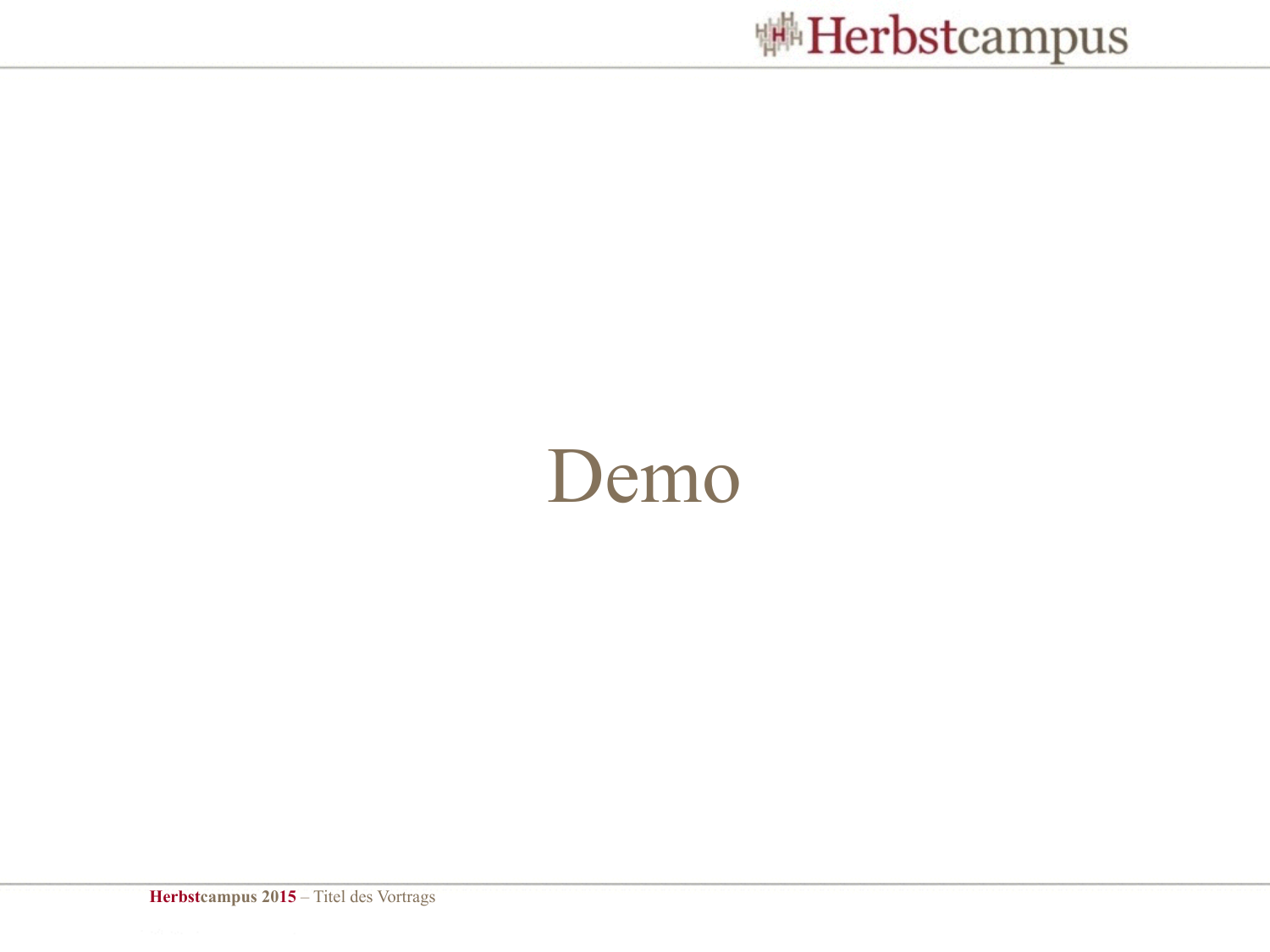

#### Mock cardinality (aus der Spock Dokumentation)

- 1 \* subscriber.receive("hello") // exactly one call
- 0 \* subscriber.receive("hello") // zero calls
- (1..3) \* subscriber.receive("hello") // between one and three calls (inclusive)
- (1..\_) \* subscriber.receive("hello") // at least one call
- $(-..3)$  \* subscriber. receive("hello") // at most three calls
- \_ \* subscriber.receive("hello") // any number of calls, including zero

// (rarely needed; see 'Strict Mocking')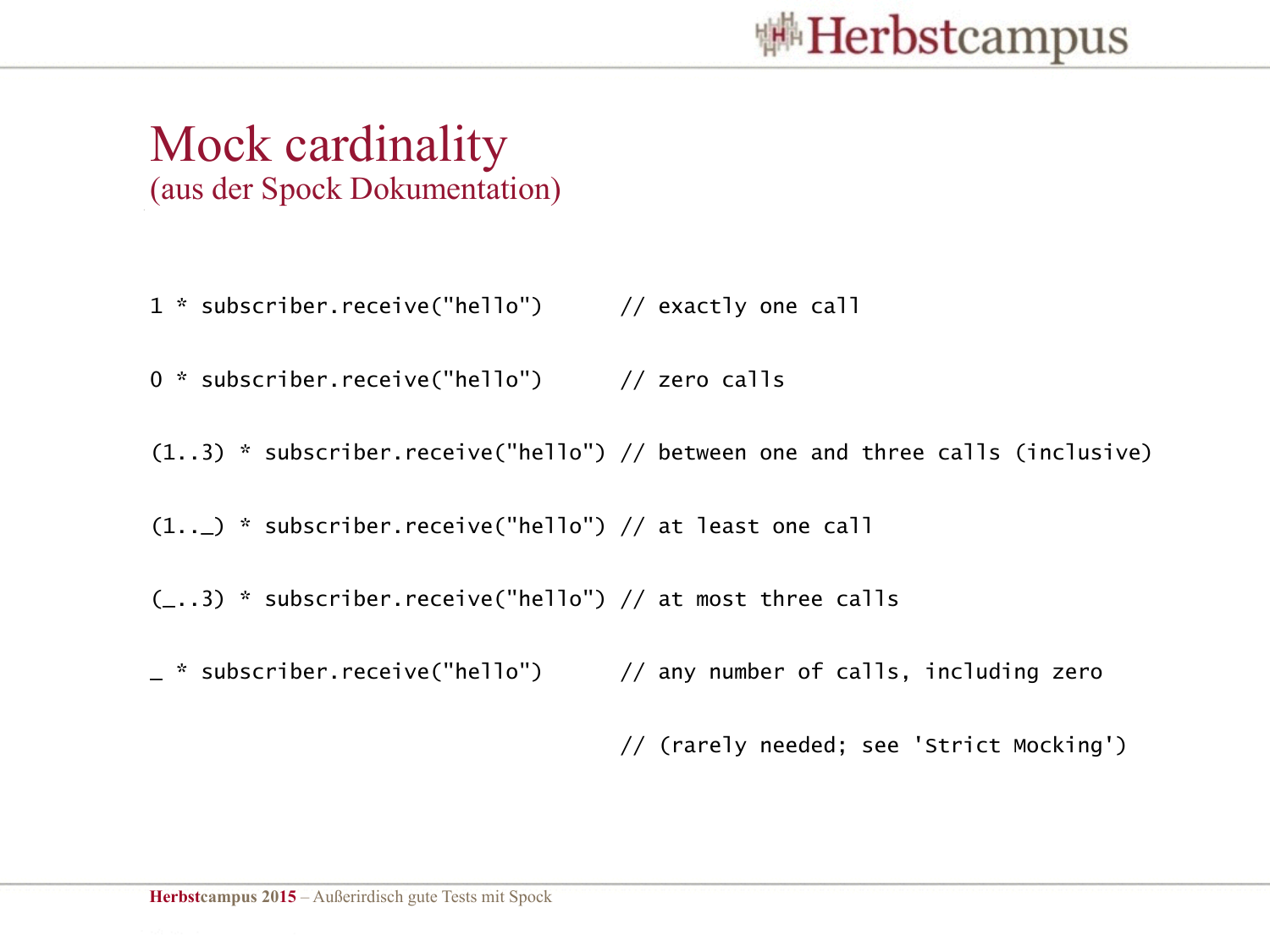

#### Argument constraints (aus der Spock Dokumentation)

| 1 * subscriber.receive("hello")  | // an argument that is equal to the String "hello"                                    |
|----------------------------------|---------------------------------------------------------------------------------------|
|                                  | 1 * subscriber.receive(!"hello") // an argument that is unequal to the String "hello" |
| $1 *$ subscriber. receive()      | // the empty argument list                                                            |
| $1 *$ subscriber. receive(       | // any single argument (including null)                                               |
| 1 $*$ subscriber. receive( $*$ ) | // any argument list (including the empty argument list)                              |
| 1 * subscriber.receive(!null)    | // any non-null argument                                                              |

1 \* subscriber.receive(\_ as String) // any non-null argument that is-a String

1 \* subscriber.receive({ it.size() > 3 }) // an argument that satisfies the given predicate

// (here: message length is greater than 3)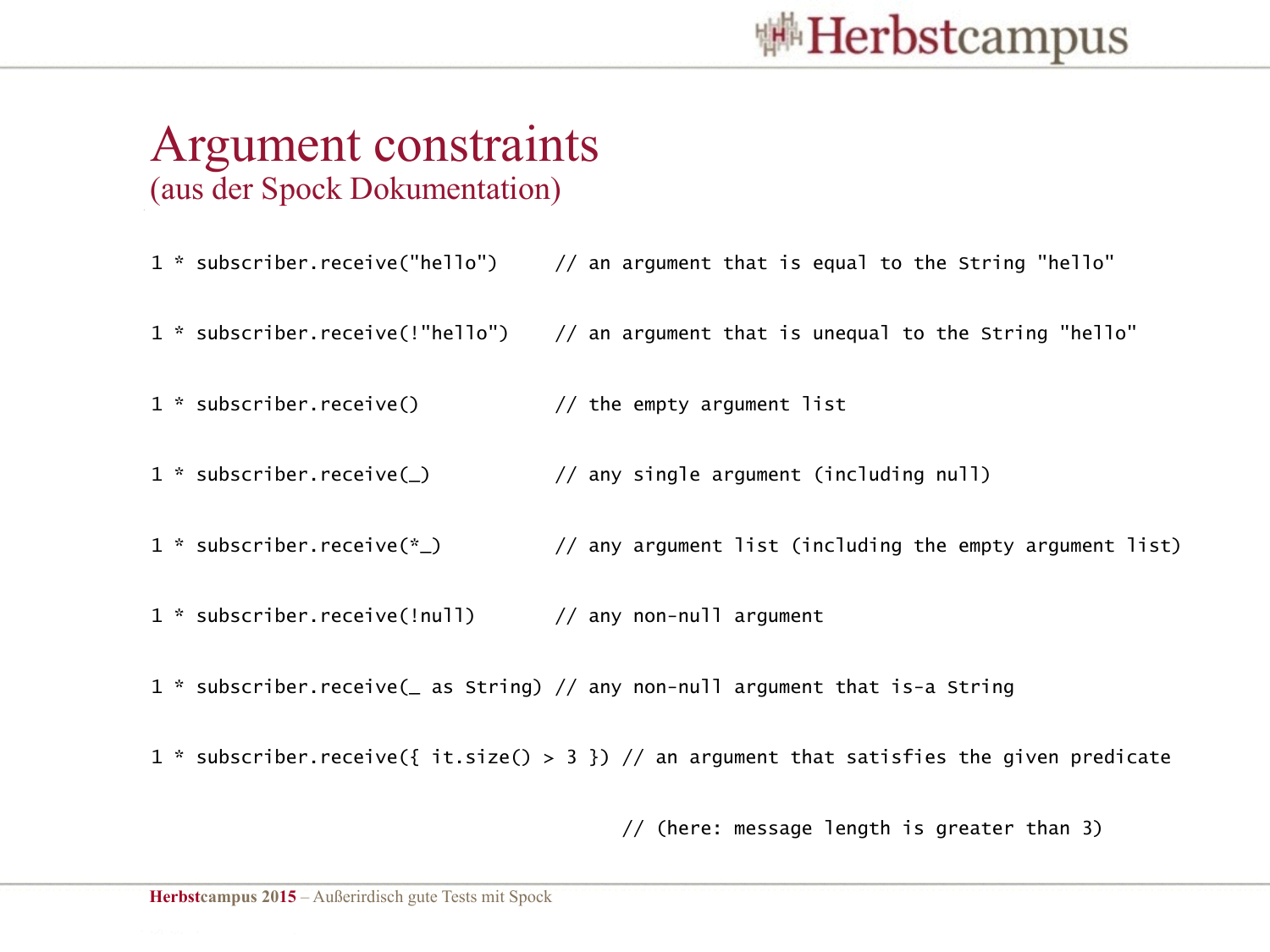

#### Spock vs JUnit cheat sheet

| <b>Spock</b>  | <b>JUnit</b>       |
|---------------|--------------------|
| Specification | <b>Test class</b>  |
| setup()       | @Before            |
| cleanup()     | @After             |
| setupSpec()   | @BeforeClass       |
| cleanupSpec() | @AfterClass        |
| thrown()      | $@Test(expected=)$ |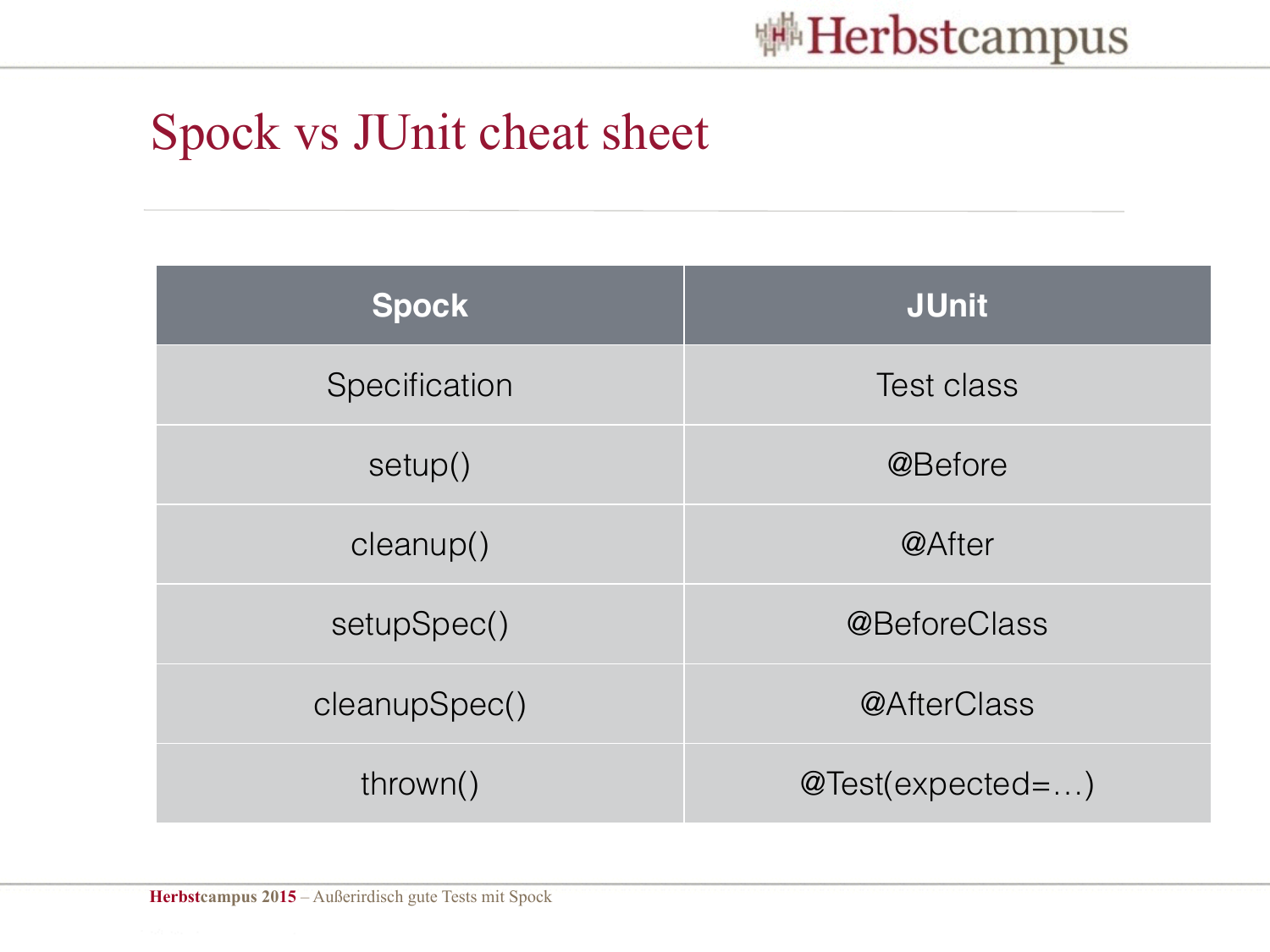

## Linksammlung

- Spock [\(http://spockframework.org\)](http://spockframework.org)
- [Why Spock \(https://code.google.com/p/spock/wiki/](https://code.google.com/p/spock/wiki/WhySpock) WhySpock)
- Dokumentation ([http://docs.spockframework.org/\)](http://docs.spockframework.org/)
- [Spock-example \(https://github.com/spockframework/](https://github.com/spockframework/spock-example) spock-example)
- [Buch: Java Testing with Spock \(http://](http://www.manning.com/kapelonis/) www.manning.com/kapelonis/), MEAP (Manning Early Access Programm)
- [Spock Reports Extension \(https://github.com/](https://github.com/renatoathaydes/spock-reports) renatoathaydes/spock-reports)
- GEB [\(http://www.gebish.org/\)](http://www.gebish.org/) Browser Automation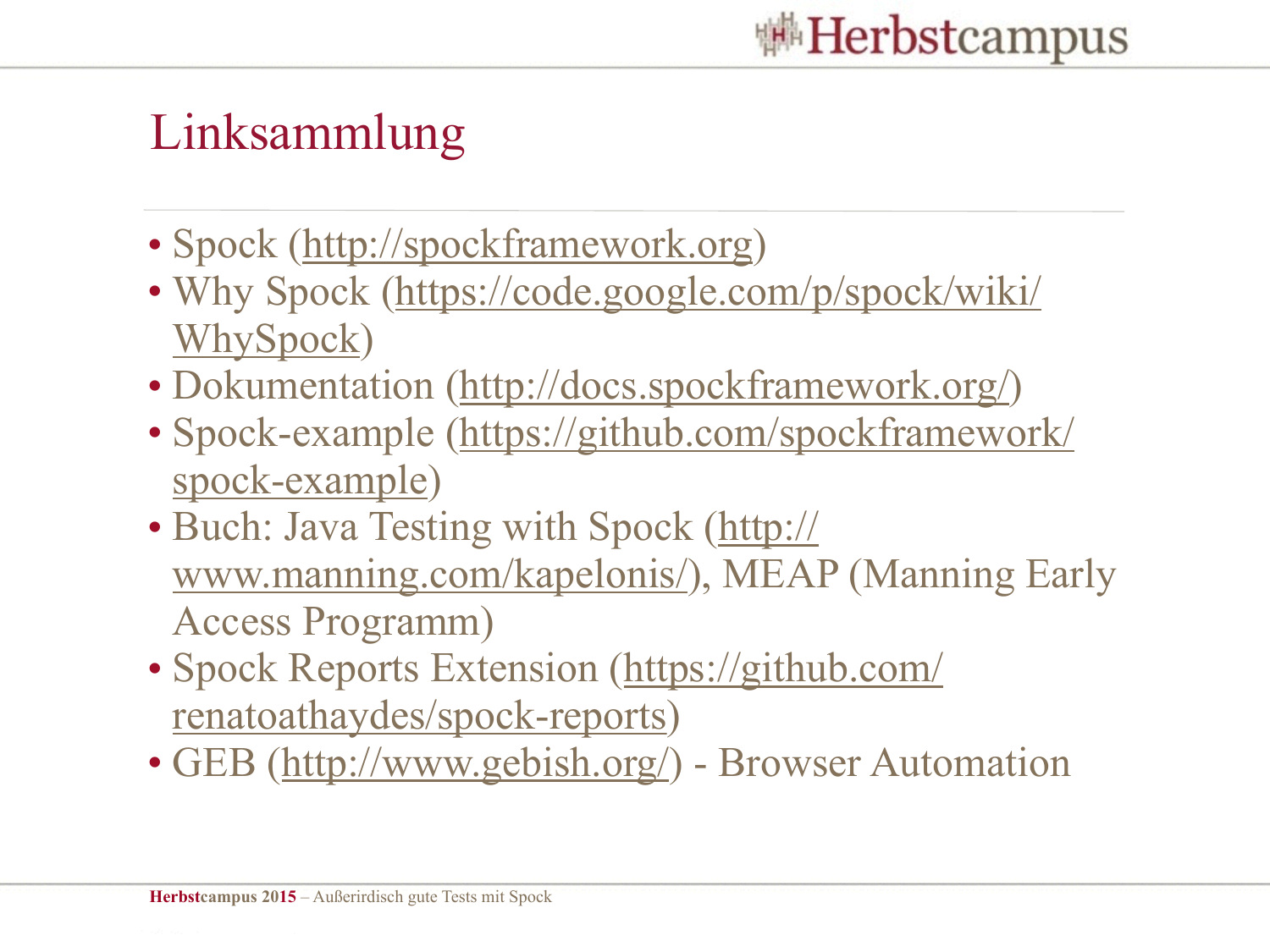

# Test good and prosper